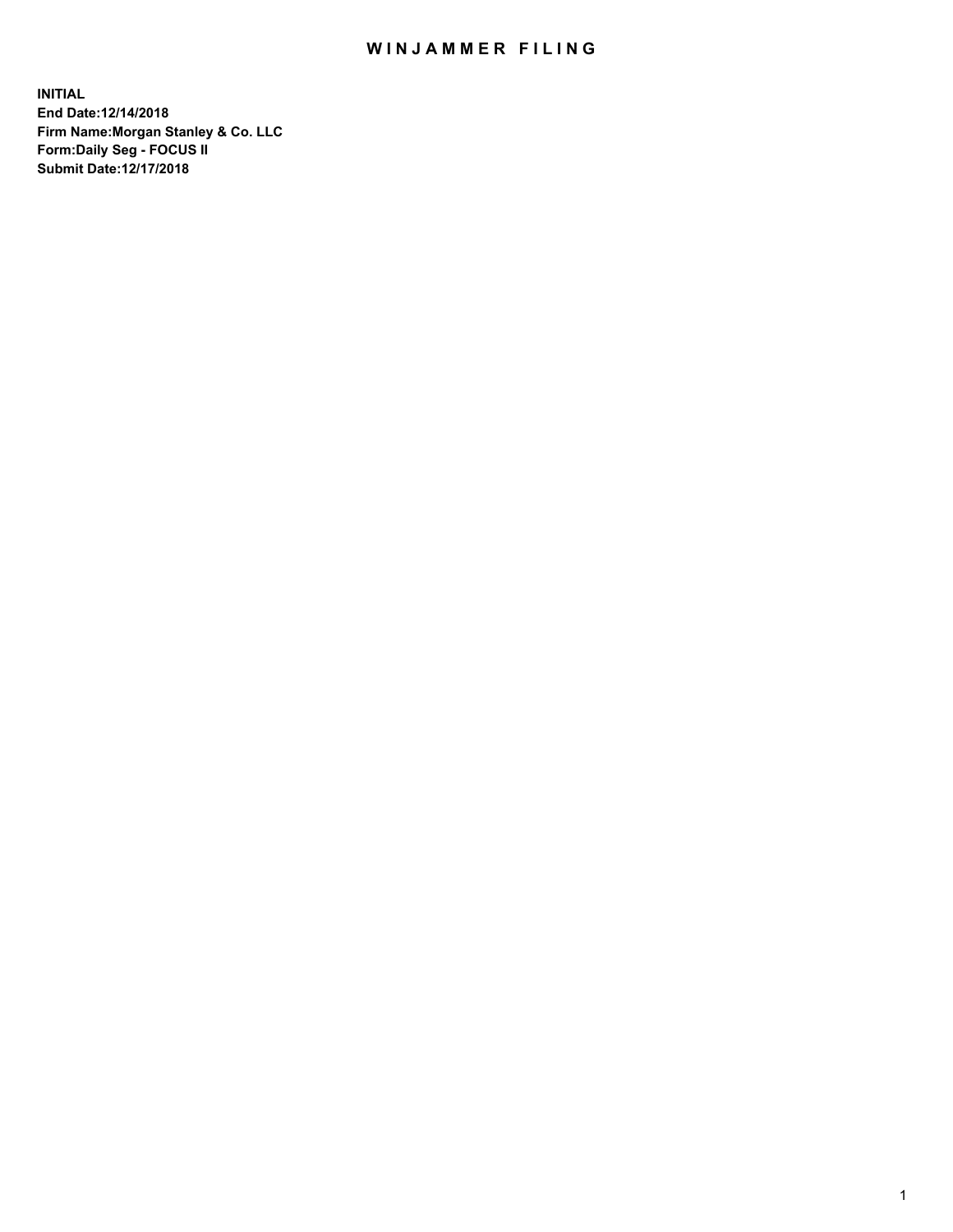**INITIAL End Date:12/14/2018 Firm Name:Morgan Stanley & Co. LLC Form:Daily Seg - FOCUS II Submit Date:12/17/2018 Daily Segregation - Cover Page**

| Name of Company                                                                                                                                                                                                                                                                                                                | Morgan Stanley & Co. LLC                               |
|--------------------------------------------------------------------------------------------------------------------------------------------------------------------------------------------------------------------------------------------------------------------------------------------------------------------------------|--------------------------------------------------------|
| <b>Contact Name</b>                                                                                                                                                                                                                                                                                                            | <b>Ikram Shah</b>                                      |
| <b>Contact Phone Number</b>                                                                                                                                                                                                                                                                                                    | 212-276-0963                                           |
| <b>Contact Email Address</b>                                                                                                                                                                                                                                                                                                   | Ikram.shah@morganstanley.com                           |
| FCM's Customer Segregated Funds Residual Interest Target (choose one):<br>a. Minimum dollar amount: ; or<br>b. Minimum percentage of customer segregated funds required:% ; or<br>c. Dollar amount range between: and; or<br>d. Percentage range of customer segregated funds required between:% and%.                         | 280,000,000<br><u>0</u><br>00<br>00                    |
| FCM's Customer Secured Amount Funds Residual Interest Target (choose one):<br>a. Minimum dollar amount: ; or<br>b. Minimum percentage of customer secured funds required:% ; or<br>c. Dollar amount range between: and; or<br>d. Percentage range of customer secured funds required between: % and %.                         | 140,000,000<br><u>0</u><br><u>00</u><br>0 <sub>0</sub> |
| FCM's Cleared Swaps Customer Collateral Residual Interest Target (choose one):<br>a. Minimum dollar amount: ; or<br>b. Minimum percentage of cleared swaps customer collateral required:% ; or<br>c. Dollar amount range between: and; or<br>d. Percentage range of cleared swaps customer collateral required between:% and%. | 92,000,000<br><u>0</u><br>0 Q<br>00                    |

Attach supporting documents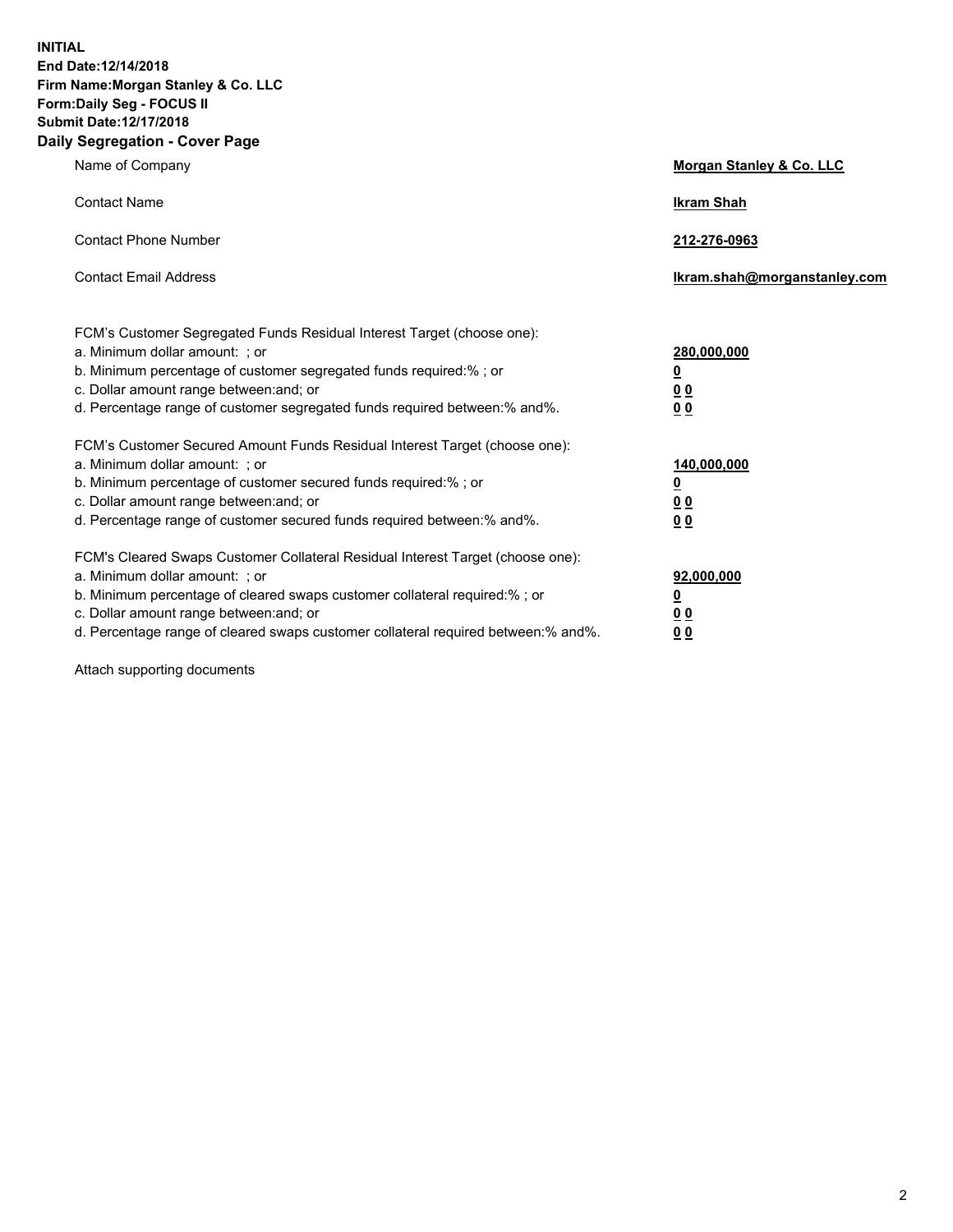## **INITIAL End Date:12/14/2018 Firm Name:Morgan Stanley & Co. LLC Form:Daily Seg - FOCUS II Submit Date:12/17/2018**

## **Daily Segregation - Secured Amounts**

Foreign Futures and Foreign Options Secured Amounts Amount required to be set aside pursuant to law, rule or regulation of a foreign government or a rule of a self-regulatory organization authorized thereunder 1. Net ledger balance - Foreign Futures and Foreign Option Trading - All Customers

- A. Cash **3,948,620,543** [7315] B. Securities (at market) **2,029,647,722** [7317]
	-
- 2. Net unrealized profit (loss) in open futures contracts traded on a foreign board of trade **-1,063,211,618** [7325]
- 3. Exchange traded options
	- a. Market value of open option contracts purchased on a foreign board of trade **5,618,406** [7335]
	- b. Market value of open contracts granted (sold) on a foreign board of trade **-6,322,270** [7337]
- 4. Net equity (deficit) (add lines 1. 2. and 3.) **4,914,352,783** [7345]
- 5. Account liquidating to a deficit and account with a debit balances gross amount **230,517,908** [7351] Less: amount offset by customer owned securities **-227,656,477** [7352] **2,861,431**
- 6. Amount required to be set aside as the secured amount Net Liquidating Equity Method (add lines 4 and 5)
- 7. Greater of amount required to be set aside pursuant to foreign jurisdiction (above) or line 6.

## FUNDS DEPOSITED IN SEPARATE REGULATION 30.7 ACCOUNTS

- 1. Cash in banks
	- A. Banks located in the United States **264,770,612** [7500]
	- B. Other banks qualified under Regulation 30.7 **946,493,472** [7520] **1,211,264,084**
- 2. Securities
	- A. In safekeeping with banks located in the United States **126,935,593** [7540]
	- B. In safekeeping with other banks qualified under Regulation 30.7 **0** [7560] **126,935,593** [7570]
- 3. Equities with registered futures commission merchants
	-
	- B. Securities **0** [7590]
	- C. Unrealized gain (loss) on open futures contracts **-274,191** [7600]
	- D. Value of long option contracts **0** [7610]
- E. Value of short option contracts **0** [7615] **6,576,325** [7620]
- 4. Amounts held by clearing organizations of foreign boards of trade
	- A. Cash **0** [7640]
	- B. Securities **0** [7650]
	- C. Amount due to (from) clearing organization daily variation **0** [7660]
	- D. Value of long option contracts **0** [7670]
	- E. Value of short option contracts **0** [7675] **0** [7680]
- 5. Amounts held by members of foreign boards of trade
	-
	-
	- C. Unrealized gain (loss) on open futures contracts **-1,062,937,427** [7720]
	- D. Value of long option contracts **5,618,406** [7730]
	- E. Value of short option contracts **-6,322,270** [7735] **3,762,182,817**
- 6. Amounts with other depositories designated by a foreign board of trade **0** [7760]
- 7. Segregated funds on hand **0** [7765]
- 8. Total funds in separate section 30.7 accounts **5,106,958,819** [7770]
- 9. Excess (deficiency) Set Aside for Secured Amount (subtract line 7 Secured Statement Page 1 from Line 8)
- 10. Management Target Amount for Excess funds in separate section 30.7 accounts **140,000,000** [7780]
- 11. Excess (deficiency) funds in separate 30.7 accounts over (under) Management Target **49,744,605** [7785]

**0** [7305]

[7354] **4,917,214,214** [7355]

**4,917,214,214** [7360]

[7530]

A. Cash **6,850,516** [7580]

 A. Cash **2,923,111,979** [7700] B. Securities **1,902,712,129** [7710] [7740] **189,744,605** [7380]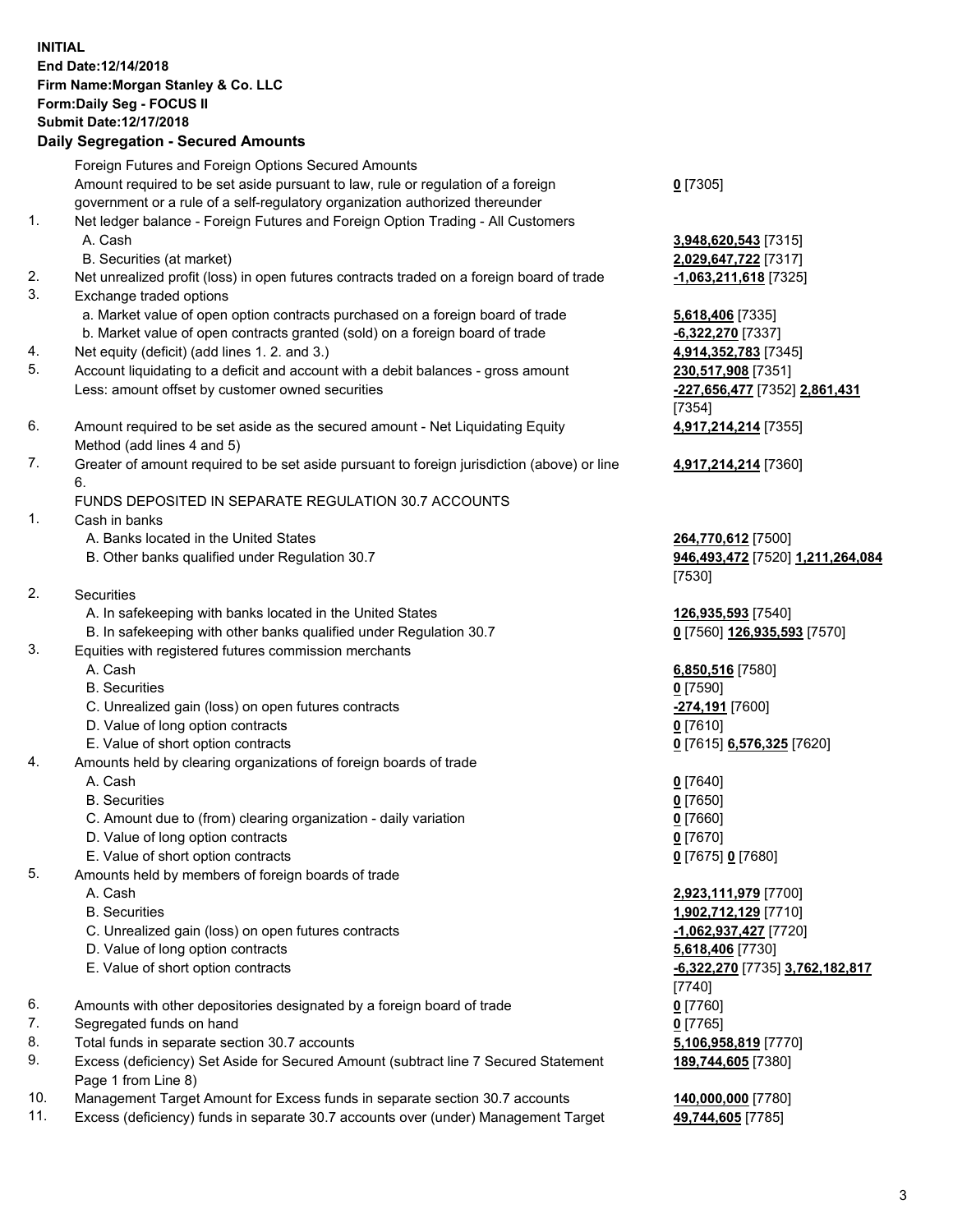**INITIAL End Date:12/14/2018 Firm Name:Morgan Stanley & Co. LLC Form:Daily Seg - FOCUS II Submit Date:12/17/2018 Daily Segregation - Segregation Statement** SEGREGATION REQUIREMENTS(Section 4d(2) of the CEAct) 1. Net ledger balance A. Cash **10,939,868,467** [7010] B. Securities (at market) **6,407,347,214** [7020] 2. Net unrealized profit (loss) in open futures contracts traded on a contract market **-746,940,491** [7030] 3. Exchange traded options A. Add market value of open option contracts purchased on a contract market **294,120,768** [7032] B. Deduct market value of open option contracts granted (sold) on a contract market **-389,500,145** [7033] 4. Net equity (deficit) (add lines 1, 2 and 3) **16,504,895,813** [7040] 5. Accounts liquidating to a deficit and accounts with debit balances - gross amount **616,107,335** [7045] Less: amount offset by customer securities **-612,939,096** [7047] **3,168,239** [7050] 6. Amount required to be segregated (add lines 4 and 5) **16,508,064,052** [7060] FUNDS IN SEGREGATED ACCOUNTS 7. Deposited in segregated funds bank accounts A. Cash **4,236,441,651** [7070] B. Securities representing investments of customers' funds (at market) **0** [7080] C. Securities held for particular customers or option customers in lieu of cash (at market) **671,488,494** [7090] 8. Margins on deposit with derivatives clearing organizations of contract markets A. Cash **6,530,424,399** [7100] B. Securities representing investments of customers' funds (at market) **0** [7110] C. Securities held for particular customers or option customers in lieu of cash (at market) **5,735,858,720** [7120] 9. Net settlement from (to) derivatives clearing organizations of contract markets **-249,337,129** [7130] 10. Exchange traded options A. Value of open long option contracts **294,120,768** [7132] B. Value of open short option contracts **-389,500,145** [7133] 11. Net equities with other FCMs A. Net liquidating equity **9,821,413** [7140] B. Securities representing investments of customers' funds (at market) **0** [7160] C. Securities held for particular customers or option customers in lieu of cash (at market) **0** [7170] 12. Segregated funds on hand **0** [7150] 13. Total amount in segregation (add lines 7 through 12) **16,839,318,171** [7180] 14. Excess (deficiency) funds in segregation (subtract line 6 from line 13) **331,254,119** [7190]

- 15. Management Target Amount for Excess funds in segregation **280,000,000** [7194]
- 16. Excess (deficiency) funds in segregation over (under) Management Target Amount Excess

**51,254,119** [7198]